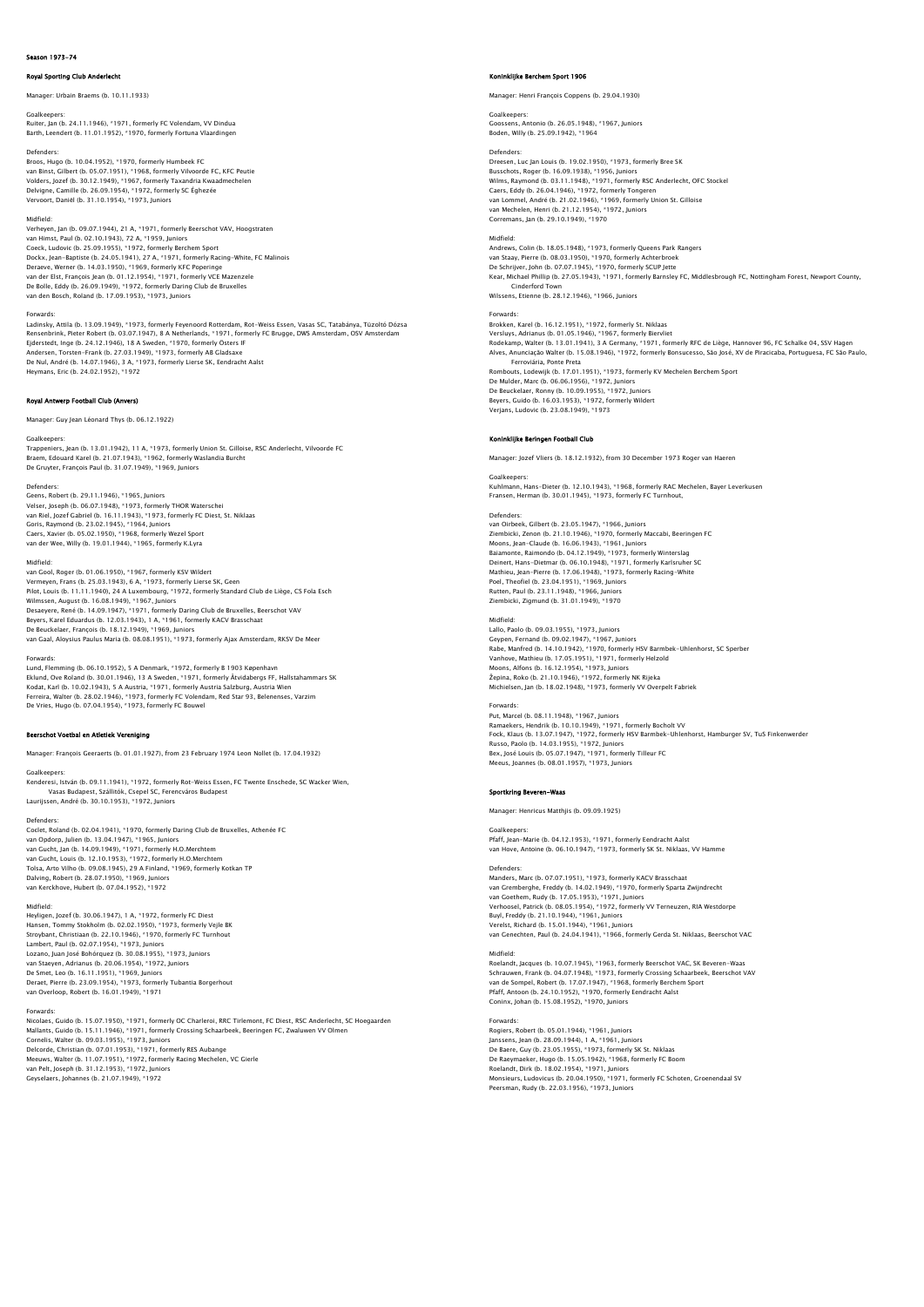# ke Sportvereniging Cercle Brugge (Bruges

Manager: Johan Grijzenhout (b. 22.12.1932)

## Goalkeeper

Decoussemaecker, Leopold (b. 24.02.1950), \*1968, Juniors Albert, Patrick (b. 13.11.1951), \*1972, Juniors

Defenders:<br>Simon, Franky (b. 29.01.1944), \*1962, Juniors<br>Verriest, Julien (b. 19.05.1946), \*1965, Juniors<br>Olsen, Morten Per (b. 14.08.1949), 17 A Denmark, \*1972, formerly Nykøbing B 1901, Vordingborg IF De Quant, Peter (b. 16.08.1947), \*1972, formerly Sparta Rotterdam, CVV Mercurius Billen, Michel (b. 17.02.1951), \*1973, formerly Daring Molenbeek

Midfield: Lapeire, Rafael (b. 30.12.1944), \*1970, formerly Izegem Corthouts, Jean (b. 30.11.1947), \*1973, formerly Winterslag Boey, Roland Désiré (b. 27.01.1947), \*1971, formerly AS Oostende, Bredene<br>Beelen, Roland (b. 19.04.1948), \*1973, formerly Daring Molenbeek<br>van Poucke, Walter (b. 29.07.1948), \*1970, formerly Racing Wetteren<br>Gardin, Jean–Pi

Forwards: Verheecke, Bernard (b. 13.01.1957), \*1973, Juniors<br>van Haecke, Frank (b. 04.09.1954), \*1971, Juniors<br>Nielsen, Jørgen (b. 17.03.1951), 7 A Denmark, \*1971, formerly Akademisk BK<br>Sierens, Ronald (b. 15.04.1948), \*1971, former Heimgartner, Rikkert (b. 22.01.1948), \*1972, formerly Veluwse FC Beyrens, Eric (b. 31.10.1949), \*1973, formerly Crossing Schaarbeek, Racing-White

## Club Brugge Koninklijke Voetbal Vereniging (Bruges)

Manager: Jacques De Wit (b. 02.09.1932), from 27 January 1974 Ernst Franz Happel (b. 29.11.1925)

Goalkeeper Sanders, Luc (b. 06.10.1945), \*1969, formerly Cercle Brugge Hermans, Roger (b. 18.06.1950), \*1971, formerly Overpelt Fabriek De Taeye, Stéphane (b. 08.02.1957), \*1973, formerly SK Geraardsbergen Pieters, Hugo (b. 10.05.1953), \*1973, Juniors

### Defenders:

Bastijns, Alfons (b. 28.01.1947), 1 A, \*1967, formerly Racing-White, FC Meer De Naeghel, Norbert (b. 29.11.1949), \*1970, Juniors Leekens, Georges (b. 18.05.1949), \*1972, formerly Crossing Schaarbeek, KFC Dessel Sport, Sporting Houthalen<br>Vandendaele, Erwin (b. 05.03.1945), 16 A, \*1964, formerly RC Gavere<br>Velkeneers, Jean (b. 15.06.1950), \*1971, forme

### Midfield:

Rüssmann, Rolf-Dieter (b. 13.10.1950), \*1973, formerly FC Schalke 04, FC Schwelm 06 De Grande, Robert (b. 23.04.1950), \*1971, formerly VK Torhout, FC Brugge<br>Cools, Julien (b. 13.02.1947), \*1973, formerly Beringen FC, SK Branddonk Retie<br>Houwaart, Hendrik (b. 31.08.1945), 1 A Netherlands, \*1969, formerly Tw ADO Den Haag, Oranjeplein<br>Carteus, Pierre (h. 24.09.1943), 2 A. \*1966, formerly SK Roeselare, RFC Renaisier Carteus, Pierre (b. 24.09.1943), 2 A, + 1966, formerly SK Roseslare, RFC Renaisien<br>Thio, Johny Donald (b. 02.09.1944), 17 A, + 1963, formerly KFC Roeselare, Eendracht Hooglede<br>Sanders, Dirk (b. 03.09.1955), \*1973, formerly

Forwards: Lambert, Raoul (b. 22.10.1944), 19 A, \*1962, Juniors Devrindt, Johan (b. 15.04.1945), 17 A, \*1972, formerly PSV Eindhoven, RSC Anderlecht, VV Overpelt Fabriek Geels, Geetruida Maria (b. 28.07.1948), \*1972, formerly Go Ahead Eagles Deventer, Feijenoord Rotterdam, Telstar Velsen, Onze Gazellen, DSS Haarlem Le Fevre, Ulrik (b. 25.06.1946), 33 A Denmark, \*1972, formerly Borussia Mönchengladbach, Vejle BK

Verstraeten, Louis (b. 10.04.1951), \*1973, formerly RBC Rosendaal Hinderyckx, Dirk (b. 15.12.1956), \*1973, Juniors

## .<br>Koninklijke Football Club Diest

Manager: André Bollen

Goalkeepers:<br>Carmans, René (b. 16.03.1945), \*1962, Juniors<br>Boffin, Michel Joseph Adolf (b. 07.06.1947), \*1969, formerly Landen<br>Goos, Alfons André (b. 23.11.1952), \*1973, formerly Westerloo

### Defenders:

Müller, Manfred (b. 07.08.1941), \*1970, formerly MSV Duisburg<br>Schepers, Willy Isidoor (b. 13.03.1946), \*1966, formerly Beringen FC, Kermt<br>Oeyen, Albert Constant (b. 27.12.1951), \*1971, Juniors<br>Dilissen, Johan Arnold (b. 14 Vandenwijngaerden, Wilfried (b. 18.12.1953), \*1973, Juniors Helsen, Roger Lodewijk (b. 12.05.1945), \*1969, formerly Zammel

Midfield: Kasprzak, Jean-Pierre (b. 14.04.1944), \*1972, formerly Beerschot VAV, Beeringen FC van Casteren, François Bernard (b. 29.10.1947), \*1969, formerly Lierse SK, KFC Baals<br>van Buel, Jean-Émile (b. 15.04.1947), \*1971, formerly Hasselt VV<br>Oeyen, Jean Philip (b. 27.12.1951), \*1968, Juniors<br>Nijs, Emiel (b. 06.07 Morren, Emiel Jozef (b. 17.12.1948), \*1972, formerly Overpelt

Forwards: Riveros-Falcon, Augustin (b. 28.08.1947), \*1971, formerly CD Palestino Kaiser, Alfred (b. 06.06.1947), \*1973, formerly Patro Eisden, FC Tuttlingen 1908, FC Konstanz<br>Houben, Herman (b. 12.01.1947), \*1972, formerly Beerschot VAV, VnA Wortel<br>Keynen, Roger (b. 20.05.1948), \*1972, formerly Ouroden

## Royal Football Club de Liège (Luik)

Manager: Victor Wégria (b. 04.11.1936)

Goalkeepers:<br>Ćurčić, Jovan (b. 04.05.1941), \*1967, formerly USV Leiden, Borussia Mönchengladbach, FK Partizar<br>Vandenbossche, Hugo (b. 02.11.1947), \*1970, formerly RSC Anderlecht Andrien, Louis (b. 20.10.1950), \*1972

Defenders: Thompkins, Claude (b. 20.12.1945), \*1965, Juniors Vos, Johnny (b. 06.11.1951), \*1970, Juniors Phillips, Louis (b. 09.08.1950), \*1968, Juniors Valkenborgh, Henri (b. 29.07.1951), \*1969, Juniors Bissot, Claude (15.05.1947), \*1972, formerly Sporting Charleroi, Bastogne<br>Biskup, Werner (b. 26.04.1942), \*1972, formerly 1. FC Köln, Fortuna Düsseldorf, Bayer Leverkusen, VfB Bottrop<br>Lesti, Osvaldo (b. 08.03.1950), \*1968, Hannay, Jean-Marie (b. 14.09.1951), \*1970 Midfield:<br>Vliegen, Willy (b. 31.03.1953), \*1969, formerly Genoelselderen<br>Courant, Raul (b. 10.11.1949), \*1959, formerly Racing Tienen<br>Kremer, Karoly (b. 08.02.1947), \*1972, formerly Crossing Schaarbeek, Pécsi Dózsa

Rielander, Theodor (b. 24.07.1950), \*1973, formerly FC Lugano, Borussia Dortmund, VfL Geseke<br>Coutereels, Robert (b. 16.08.1952), \*1970, Juniors<br>Debougnoux, Jacques (b. 11.10.1954), \*1971, Juniors<br>Dachelet, Jean (b. 09.08.1

## Forwards:

Lakner, István (b. 21.04.1953), \*1973, formerly Szombathy<br>Jurkiewicz, Casimir (b. 09.05.1948), \*1971, formerly SK Tongeren, Standard Club de Liège<br>Nicolay, Francis–Joseph (b. 23.04.1944), \*1970, formerly FC Serainq Vandersmissen, Mathieu (b. 12.04.1955), \*1973, Juniors Broeders, Patrice (b. 02.06.1953), \*1971, Juniors Courtois, Marc Auguste (b. 12.09.1951), \*1973

## Royal Standard de Liège (Luik)

Manager: Vladimir Marković (b. 01.01.1937), from 10 March 1974 Nedeljko Bulatović (b. 19.04.1938)

Goalkeepers:<br>Piot, Christian (b. 04.10.1947), 23 A, \*1966, formerly FC Ougrée<br>Brkljačić, Zdravko (b. 22.05.1942), \*1972, formerly ARA La Gantoise, Wiener Sport-Club, Dinamo Zagreb, NK Karlovac, NK Vojvodina, Velež Mostar, Lokomotiva Zagreb

Defenders: Jeck, Léon (b. 09.02.1947), 11 A, \*1964, formerly FC Ans Beurlet, Jacques (b. 21.12.1944), 3 A, \*1961, Juniors<br>Gerets, Eric Maria (b. 18.05.1954), \*1971, formerly AA Rekem<br>Dewalque, Nicolas (b. 20.09.1945), 24 A, \*1963, formerly FC Zichen<br>Dolmans, Leonardus (b. 06.04.1945), 9 A, Gaspard, Jean-Louis (b. 13.12.1956), \*1973, Juniors Thissen, Jean (b. 21.04.1946), 30 A, \*1965, Juniors Labarbe, Christian (b. 16.10.1951), \*1971, Juniors Servais, Francis (b. 08.08.1953), \*1973

# Midfield:

Henrotay, Roger (b. 28.05.1949), \*1968, Juniors Sigurvinsson, Asgeir (b. 08.05.1955), 6 A Iceland, \*1973, formerly IBV Vestmannaeyjar<br>Rora, Krasnodar (b. 23.03.1945), 5 A Yugoslavia, \*1973, formerly NK Dinamo Zagreb, NK Ŝibenik<br>van Moer, Wilfried (b. 01.03.1945), 29 A, Schillings, Michel (b. 10.12.1950), \*1969, Juniors Lambrichts, Johnny (b. 20.09.1952), \*1971, Juniors Govaert, Gilbert (b. 14.12.1951), \*1972 Daels, Gérard (b. 24.03.1952), \*1972 Ernotte, Charles (b. 20.09.1950), \*1972

### Forwards:

Bukal, Josip (b. 15.11.1945), 23 A Yugoslavia, \*1973, formerly FK Željezničar<br>Mušović, Džemaludin (b. 30.10.1944), 10 A Yugoslavia, \*1972, formerly FK Sarajevo, Hajduk Split, FK Sarajevo, FK Romaija<br>Takač, Sylvester (b. 08

## Koninklijke Lierse Sportvereniging (Lier

Manager: Robert Willems (b. 06.05.1935)

Goalkeepers: Engelen, Carl (b. 04.02.1948), \*1966, formerly Excelsior Bouwel<br>Eggers, Paul (b. 06.02.1949), \*1973, formerly FC Kontich, Lierse SK, Itegem<br>van Dessel, Robert (b. 17.03.1948), \*1972 Engelen, Peter (b. 27.02.1957), \*1973, Juniors

Defenders: Granjé, Robert (b. 03.11.1944), \*1962, Juniors van den Eynde, Gustaaf (b. 10.09.1951), \*1968, formerly SC Herentals Michielsens, Ronald (b. 30.12.1944), \*1962, Juniors Krivitz, Tamas (b. 29.09.1946), \*1970, formerly Kansas City Spurs, Vancouver Royals, Ujpest Dozsa Budapes!<br>Goelen, René (b. 14.10.1951), \*1968, Juniors<br>Smets, Eddy (b. 20.03.1950), \*1972, formerly Racing Mechelen<br>Ceulemans Soons, Luc (b. 06.08.1954), \*1973, Juniors<br>Vanderborght, Romanus (b. 04.12.1947), \*1973, formerly Patro Eisden<br>Lodewijckx, Eddy (b. 18.06.1952), \*1968, Juniors<br>Wouters, Jean-Paul (b. 21.10.1953), \*1971, Juniors

Midfield:<br>Van Uytsel, Florent (b. 23.02.1950), \*1972, formerly Westerlo<br>Helleputte, Herman (b. 22.03.1954), \*1973, Juniors<br>Lievens, Eddy (b. 03.05.1945), \*1973, formerly RSC Anderlecht, St. Truiden VV, FC Diest, St. Dymphn Goris, Eddy (b. 31.07.1951), \*1973, formerly SV Zottegem, FC Duffel, Lierse SK<br>Dreesen, Jacobus (b. 26.02.1948), \*1971, formerly SK Bree<br>Min, Raymond (b. 11.02.1949), \*1966, Juniors<br>De Muynck, Geert (b. 05.08.1950), \*1973<br>

## Forwards:

Wellens, Willy René (b. 29.03.1954), \*1971, formerly VC Westerloo<br>Dahl, Peter (b. 14.02.1948), 5 A Denmark, \*1972, formerly Rot-Weiss Essen, Hvidovre IF, AB Gladsaxe<br>Janssens, François (b. 25.09.1945), 2 A, \*1966, formerly Struyf, Jules (b. 05.01.1952), \*1971, Juniors Stuyck, Herman (b. 16.10.1952), \*1970, Juniors